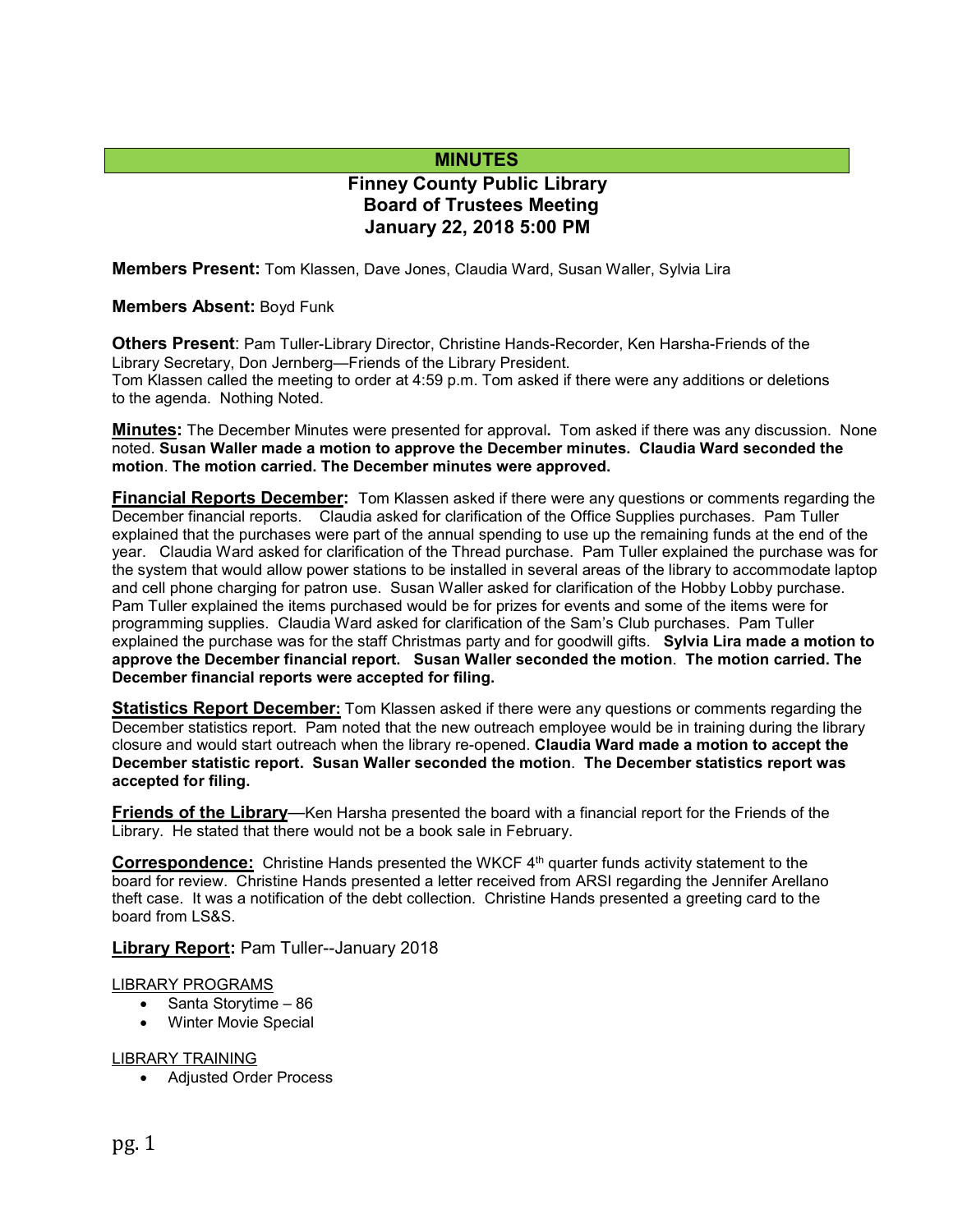#### LIBRARY PARTNERSHIPS

- Southwest Kansas Child Advocacy Program Taking all children's books from basement
- Genealogy has moved to the Historical Museum
	- o Boxes are flattened and ready to be picked up
- Friends / Better World Books new Pre-screen process

### MISCELLANEOUS LIBRARY INFORMATION

- Reminder that after our 2 week closure, it is possible that we will be opening late (by 3 every day)
- Hoopla January 18 New Users, 60 total, 155 circs, \$295.70
- Hoopla 2017 (Aug Dec) 142 Users, 618 circs, \$1,176.42

#### NEXT MONTH

- Library Closed Jan 29 Feb 9
- Inventory, Weeding, Catalog Clean Up
	- o Carrie Geher, Diane Drake, and Shawn Townsend from LS&S here for a week
	- o This could drastically change our circulation stats

## **Board of Trustees Report:**

Claudia Ward— Nothing Noted Susan Waller—Nothing Noted Dave Jones—Dave presented the board with a copy of the final costs paid by the County to move the Genealogy materials from the library to the Historical Society. Sylvia Lira—Nothing Noted Tom Klassen—Nothing Noted Boyd Funk—Nothing Noted.

#### **Old Business:**

- Money Transfers—Christine Hands noted that two money transfers needed to be made from Operating to Out of Contract. \$252.01 for the Smart Start funds from Kansas Notable Book grant and \$560.38 for the Friends of the Library  $4<sup>th</sup>$  quarter bookstore receipts to cover expenses paid out of contract.
- The Board decided to move the February board meeting to February 26, 2018 due to the holiday.

## **New Business:**

• Library Discards--The board told Pam that she could give the discards from the upcoming weeding project, catalog clean up and inventory to the Friends of the library to use in the bookstore and book sales. The board members thanked the Friends for their support.

## **Out of Contract: The following checks were signed by the board.**

- Friends of the Library--\$560.38—4<sup>th</sup> Quarter Bookstore Receipts
- Commerce Bank Visa--\$112.44—Family Place Supplies

The secretary signed the minutes and the financial statements. The Meeting adjourned at 5:55 p.m. The next meeting is scheduled for February 26, 2018 at 5:00 p.m.

Respectfully submitted,